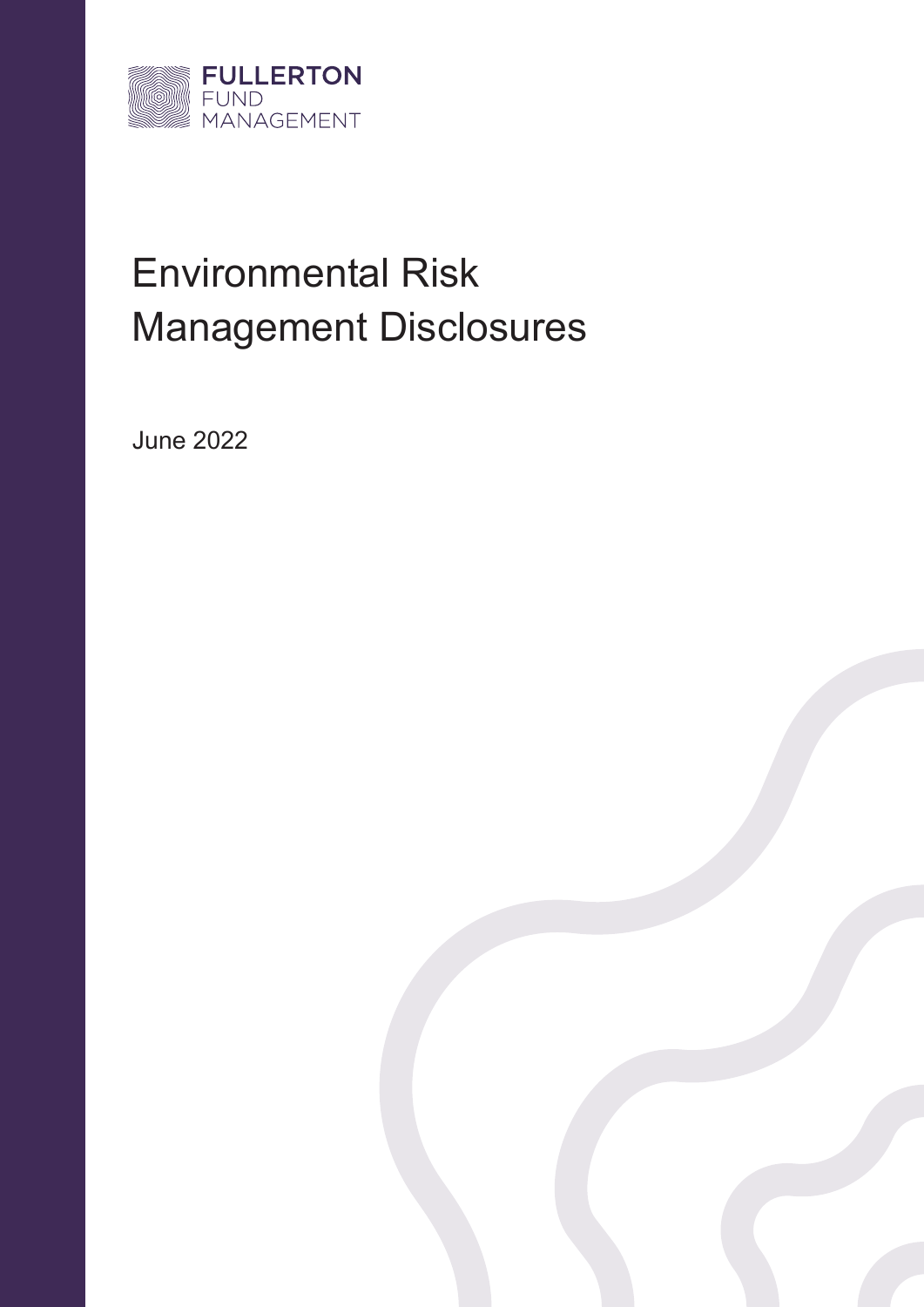### Introduction

Fullerton Fund Management Company Ltd. ("Fullerton" or "we") recognises the significance of integrating environmental risks as part of our risk management framework amid the growing demand and increasing stakeholders' expectations in environmental, social, and corporate governance ("ESG") matters. We have put in place robust environmental risk management policies and procedures to address climate risks in line with the MAS Environmental Risk Management ("ENRM") Guidelines for Asset Managers. Fullerton is committed to progressively enhance our environmental risk management practices to ensure the resilience of our clients' assets against the impact of other environmental risk types, beyond climate change.

Here we have summarised the key policies and procedures that we have in place to ensure our environmental risk management practices are aligned with the MAS ENRM Guidelines:

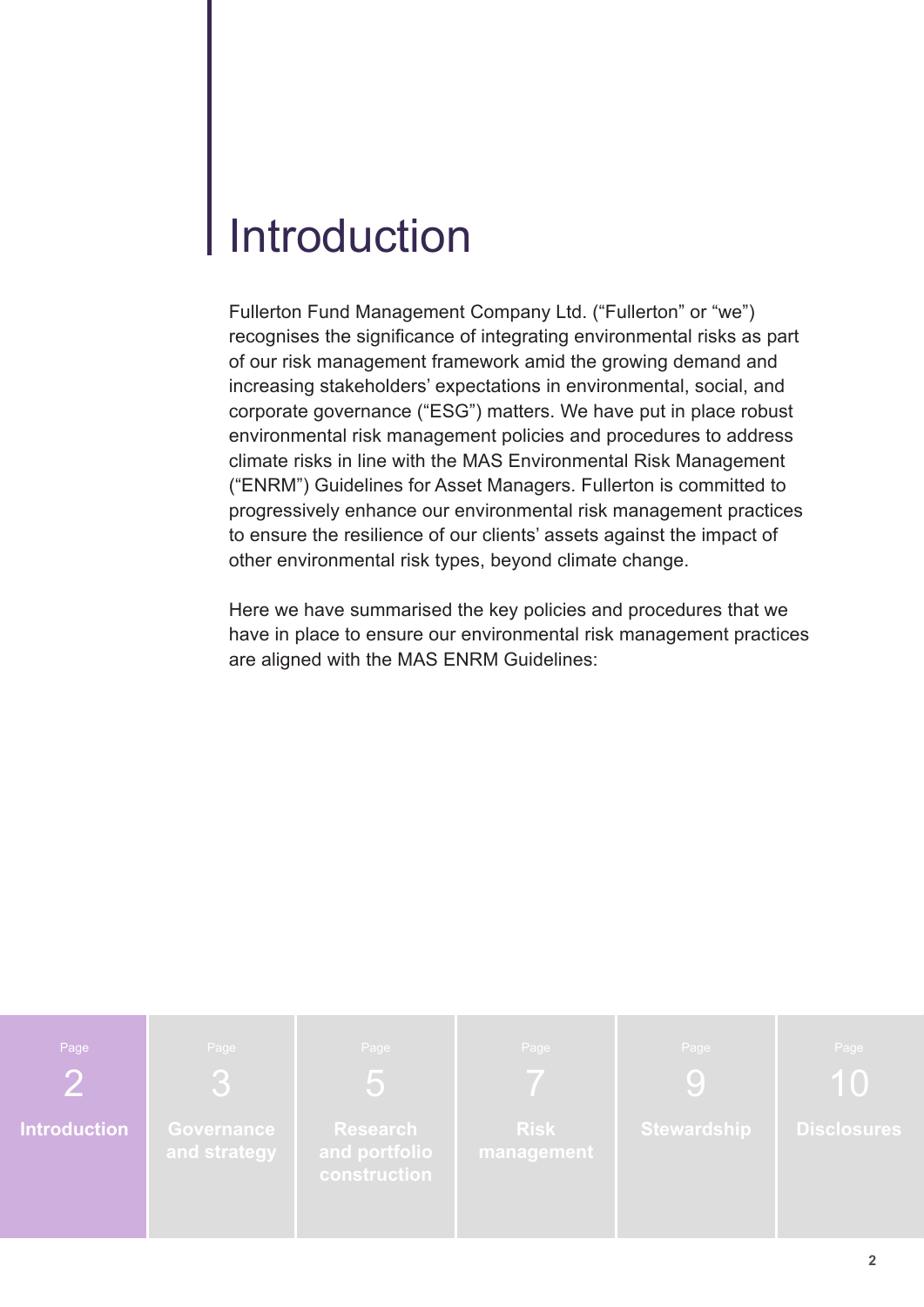## Governance and strategy

- Fullerton's current Enterprise Risk Management framework and related policies incorporates ESG and related environmental risks.
- Environmental risks and opportunities are considered across different time periods (short, medium, and long term) along with its impact on our business, strategy, and financial planning.
- Adequate governance structure is in place to maintain effective oversight of environmental risks with defined roles and responsibilities coupled with regular reporting during Board meetings (please refer to Exhibit 1).
- Based on our analysis, ESG strategies and plans, we use several metrics to measure our progress in the management of climate change risks such as climate neutral progress, as well as carbon emission and carbon intensity. To step further in our journey regarding climate change, we will set annual targets for the metrics. From 2022, we plan to evaluate feasibility of setting carbon neutral or Net Zero targets in the long term, based on the results of our climate scenario analysis and the carbon footprint analysis.
- Fullerton has established a clear allocation of responsibilities for risk management in accordance with the three lines of defence model.

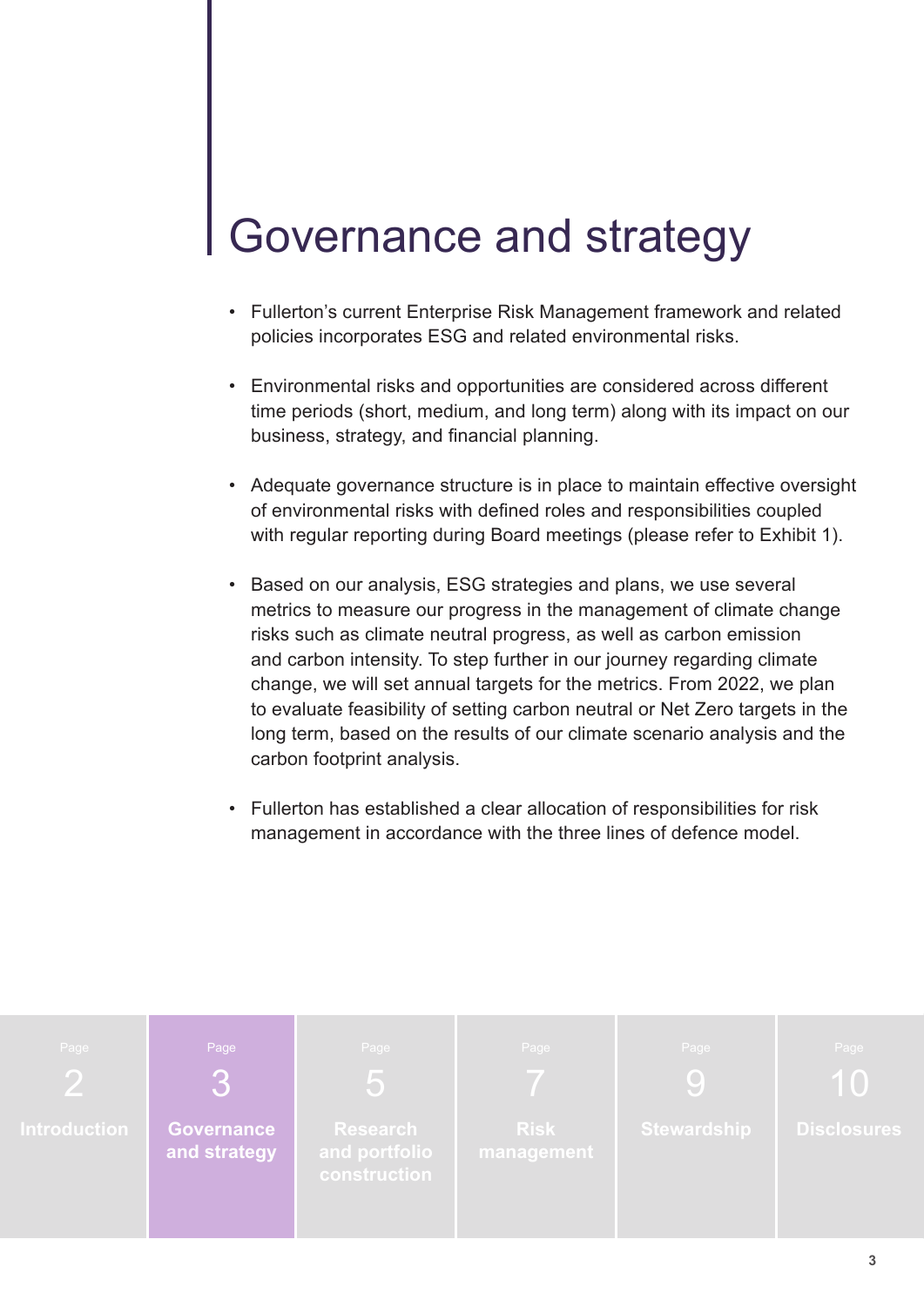- We are aligned to various internationally recognised sustainability standards and frameworks and actively participate in industry ESG initiatives as detailed below:
	- UN Principles for Responsible Investment ("UN PRI") signatory (2020) and commitment towards UN PRI's Six Principles.
	- UN Sustainable Development Goals ("SDGs"), which forms the foundation of our sustainability strategy both at corporate and investment levels.
	- Supporter of Task Force on Climate-related Financial Disclosures ("TCFD").
	- Founding member of the Singapore Green Finance Centre ("SGFC").
	- Member of the Asia Investor Group on Climate Change ("AIGCC").
	- Signatory to the Climate Action 100+.
	- Supporter of the Singapore Stewardship Principles ("SSP") for Responsible Investors.

Exhibit 1: ESG governance structure of Fullerton



Oversee and approve Fullerton's sustainability strategy Board sub-committee Audit & Risk Committee oversee ESG risk-related issues

#### **Senior Management**

The Executive Committee oversees the implementation of Fullerton's sustainability strategy

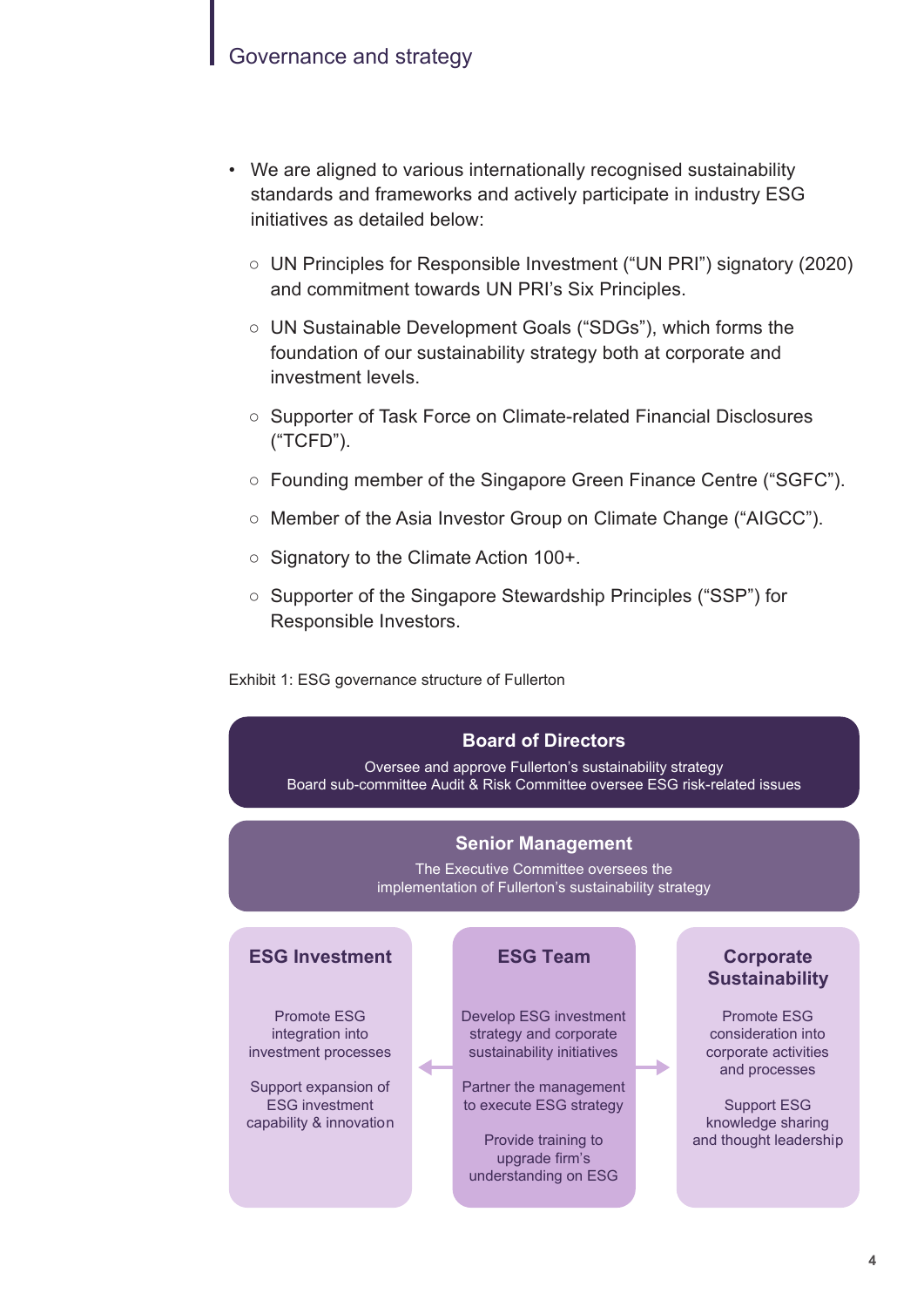# Research and portfolio construction

• We apply the above ESG integration method across our investment universe (listed companies and sovereign instruments such as sovereign bonds and treasuries) by leveraging on ESG research, analysis and ratings from third-party vendors, alongside our in-house ESG framework.



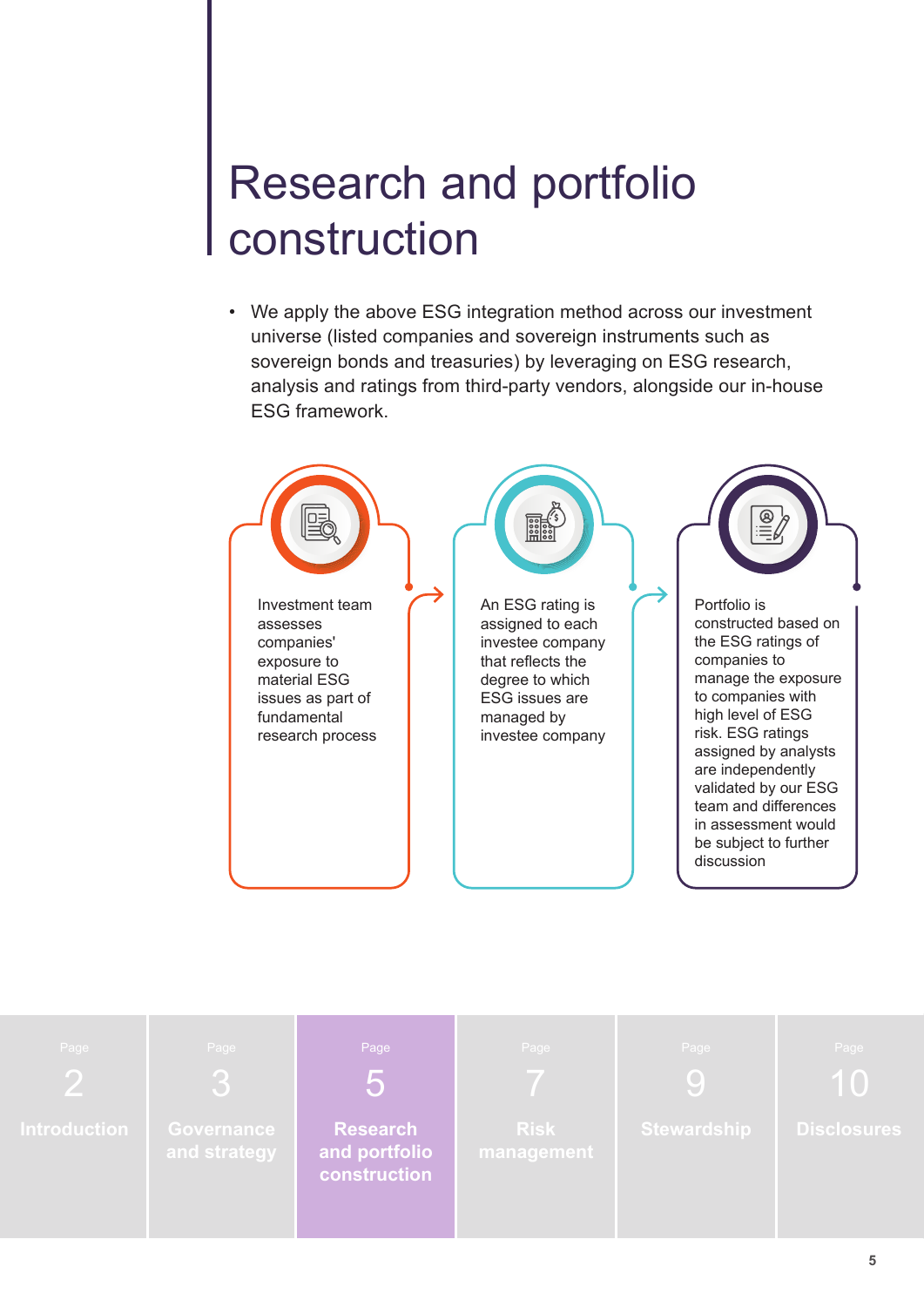#### Research and portfolio construction

• We have started to progressively integrate ESG considerations, especially climate change impact, in our valuation models based on our in-depth assessment and engagement with companies.

#### **Example: A refining and marketing company**

The company has a carbon intensive downstream business and faces high climate related risks, especially transition risks. We assessed its energy transition plan, especially for green technology investment and replacement of fossil fuel-based energy. We found that the company is amongst the few energy companies who have committed to a full energy transition and the company expects that over the next 30 years it will stop selling fossil fuels and will replace them with other forms of energy like solar and hydrogen. We believe the capital expenditure on green energy over the next 10 years is expected to create a great value in new businesses for the company. Therefore, we expect higher capital expenditure and assigned lower multiple to its refining business.

- To set an effective strategy that carefully takes climate change into consideration, we analyse both transition and physical risks on an investment level. We identify sectors in which our portfolios are part of and apply the Carbon Value at Risk metric to identify those with the highest environmental risk.
- Fullerton calculates the portfolio level carbon footprints and monitors the trends regularly to obtain a more holistic understanding of the climate impact and environmental risk factors of our portfolio.
- Client preferences are also taken into consideration during our portfolio construction phase.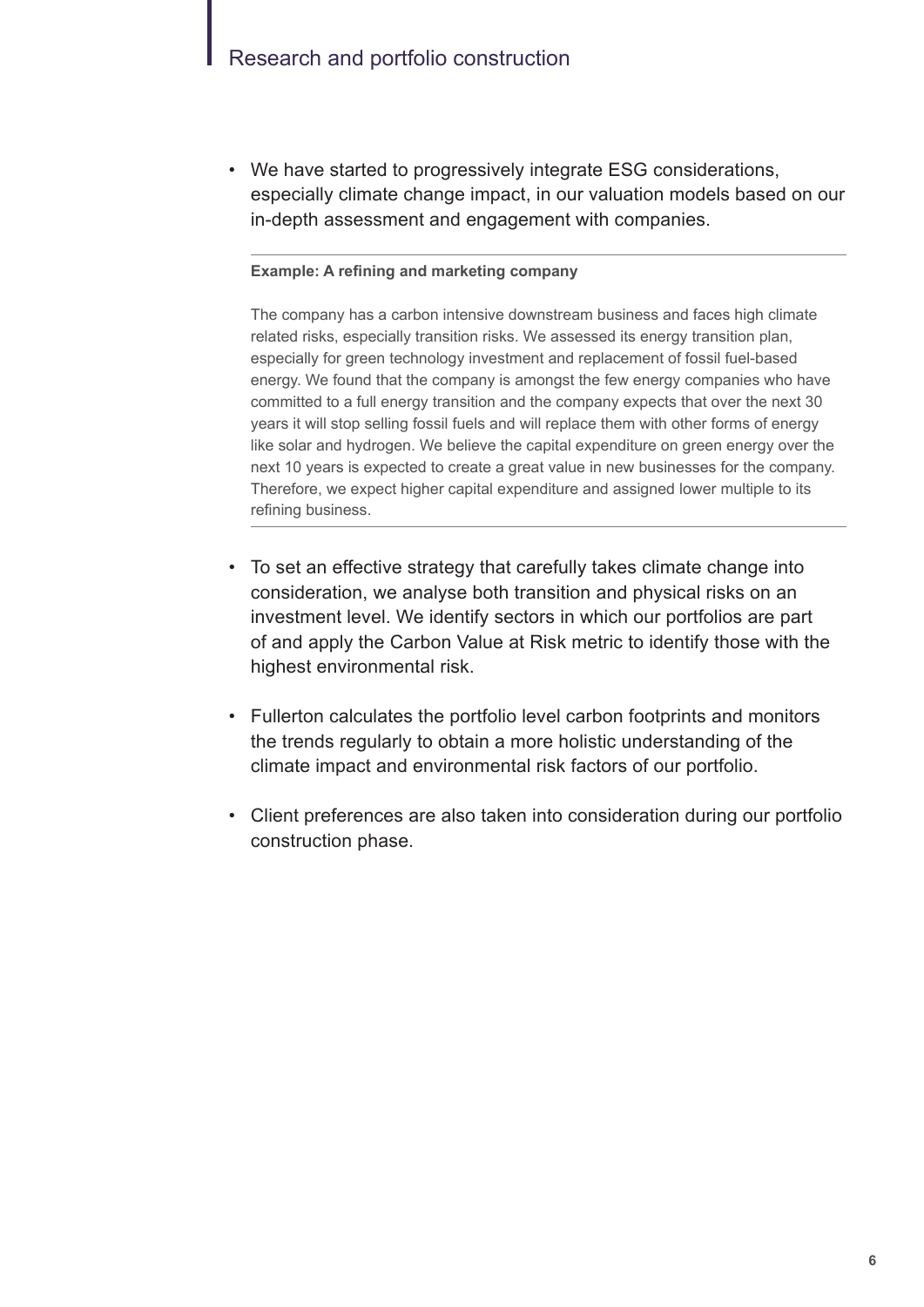### Risk management

#### Ongoing Monitoring

- Portfolio limits are applied on securities with low rated ESG scores. These rules are designed to limit the exposure of the fund to companies with a high level of ESG risk and to exclude companies with severe ESG risk. The Risk Management team monitors these exposures on a regular basis and provides reports to the Risk & Compliance Committee and Board Audit and Risk Committee periodically.
- Aside from ESG scoring, reports on Weighted Average Carbon Intensity (WACI) are also provided to the relevant Committees to oversee carbon risks of our portfolios.

#### Scenario Analysis

- Fullerton conducted its first climate risk scenario analysis in 2021 to understand the risks and impacts on our business.
- We found that though physical risks are important in the long run, transition risks are more likely to have a significant impact on our portfolio companies and therefore more likely to affect Fullerton in the short to medium term. Among the categories of transition risk, we focused on policy risk as we believe it is the most quantifiable and will be reflected in carbon pricing.

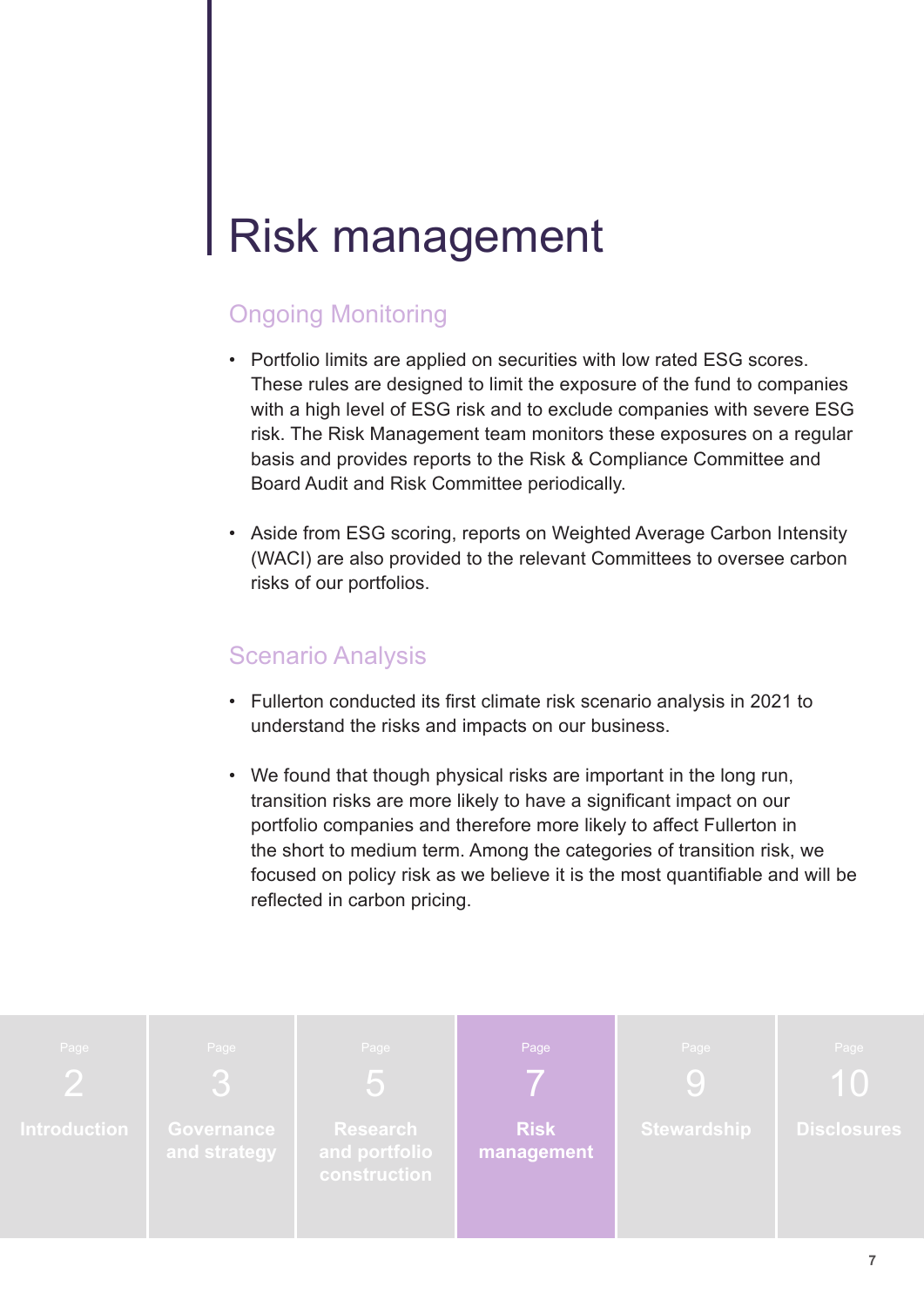#### Risk management

- In our first climate change scenario analysis, we chose to use Carbon Value at Risk. Our data vendor uses patented data to derive companylevel analysis and models the effects of climate costs passed through to consumers on equity value impact.
- We utilised two scenarios for our impact analysis (1) Scenario of full implementation of only country nationally determined contributions ("NDCs"), based on research by the Organisation for Economic Cooperation and Development ("OECD") and the International Energy Agency ("IEA"), and (2) Expectation of achievement of the Paris Agreement target, but with action delayed in the short term.
- We chose a representative universe for our portfolios and identified eight industries with the highest transition risks (please refer to Exhibit 2).



Exhibit 2: Transition risk heat map across eight high risk industries

- **Short term risk with Low Scenario (2025):** Full implementation of country NDCs (but won't meet Paris Agreement).
- **Long term risk with Medium Scenario (2050):** Policies are implemented to reduce emissions in line with the 2 degree by 2100 target (the Paris Agreement)
- \* 4 of the other industries also have unpriced carbon cost > 4% of EBIT in 2025 but are relatively insignificant in terms of portfolio weight (<0.1%)

#### Capacity Building

To ensure that environmental risks are managed in a rigorous and efficient manner, both in-house and external trainings are provided to the Board, Senior Management, Investment team and other staff in a systematic way, with supplement of on-demand trainings.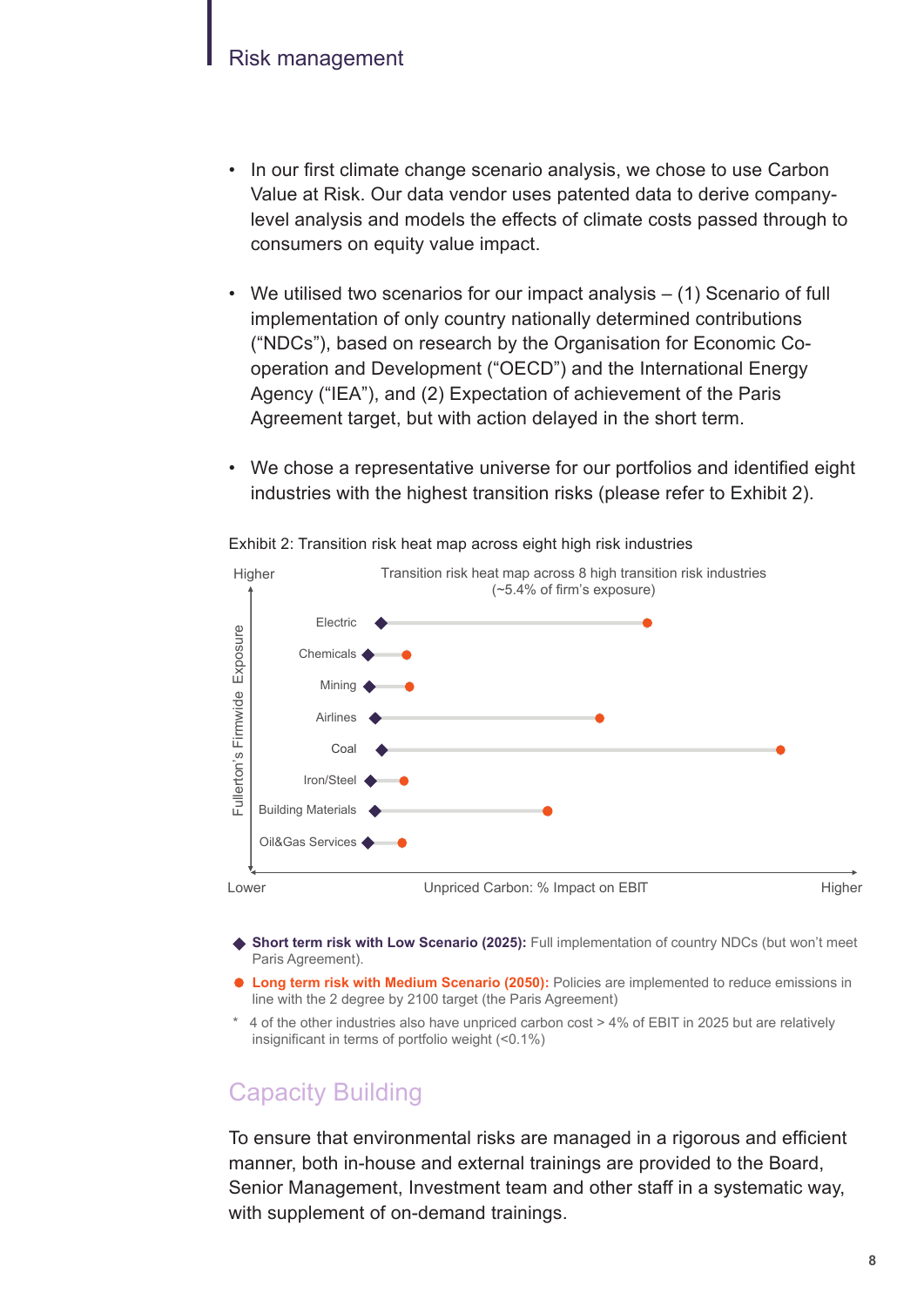# **Stewardship**

- We aim to help to shape positive corporate behaviour and investment outcomes through engagement and proxy voting.
- Prioritisation of engagement is based on the materiality of the issue; utilising our own ESG research and our understanding of the funds' exposure to the portfolio company. We seek to understand the portfolio company's current/planned course of action with regards to an identified material issue and proactively arrange meetings with senior management to seek change if necessary.
- If a portfolio company responds constructively to our engagement efforts, and we believe that the measure implemented and disclosed by the portfolio company would lower its overall risk profile, we will adjust the ESG rating of the portfolio company. Consequently, the portfolio company's position in the portfolio may be adjusted in accordance with our portfolio construction rules.
- As a UN PRI signatory and a supporter of the Singapore Stewardship Principles for Responsible Investors, we are committed to shape our stewardship initiatives as outlined by the Principles. Our active involvement in industry initiatives such as Climate Action 100+ and Asia Investor Group on Climate Change also allows us to participate in global discussions on climate change with other asset owners and financial institutions.